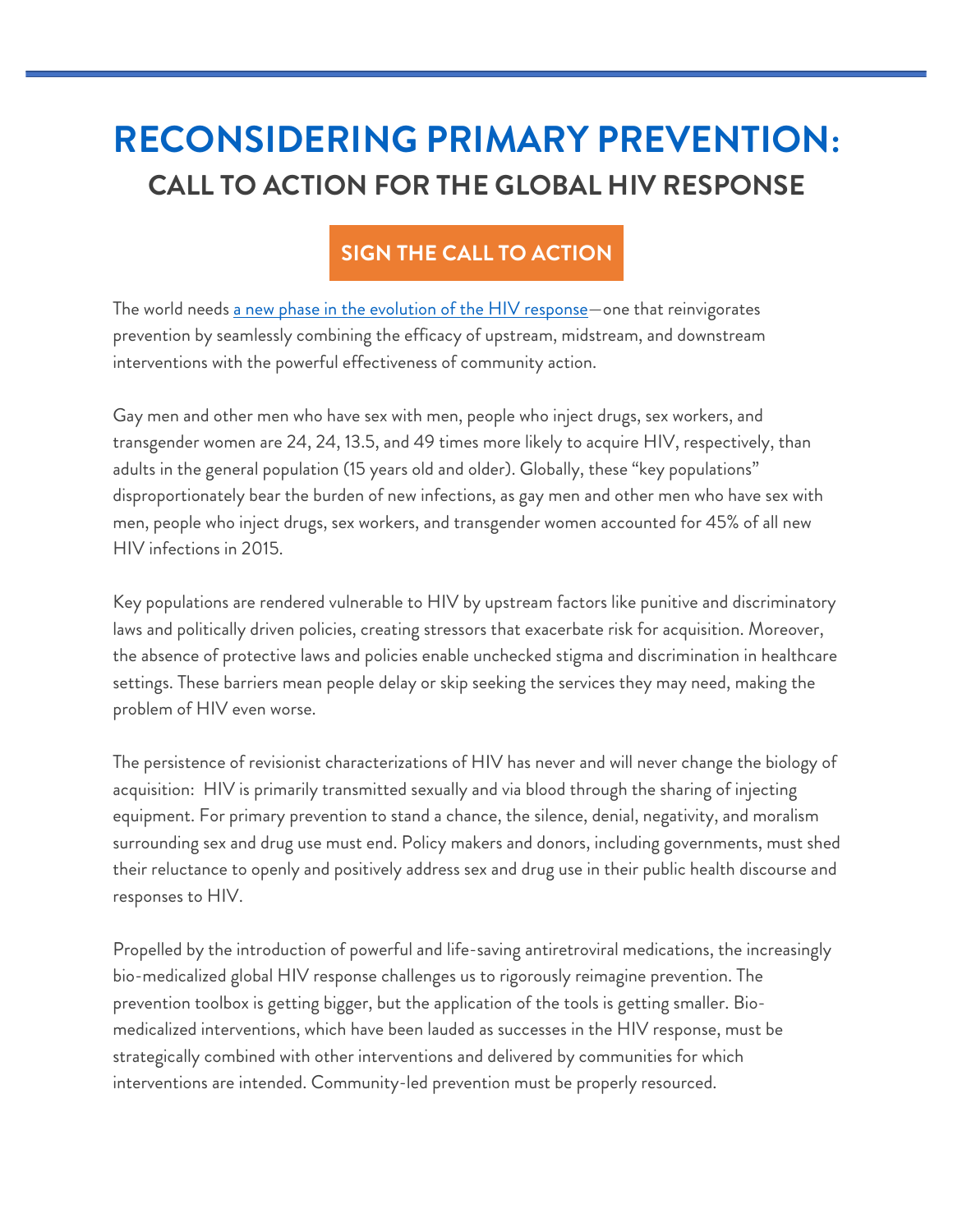Primary prevention remains seriously undermined by low funding levels that are grossly misaligned with the disproportionate impact HIV is having on key populations worldwide. For example, in the Global Fund to Fight AIDS, Tuberculosis, and Malaria's 2014-2016 funding period, only \$648 million of the \$5.9 billion (or 12%) was specifically dedicated to programs intended for all key populations, and less than half of this was dedicated to the primary prevention of HIV.

The social shape of the HIV epidemic requires a return to a primary prevention strategy that is proactive, addresses upstream factors, re-centers communities most impacted by HIV, and properly resources combination approaches chosen and led by communities for which prevention efforts are intended. HIV and other sexual health services done *with* or *led* by community members for which the services are intended are more likely to result in earlier, comprehensive, and more frequent service engagement, and improved retention, yielding better health outcomes.

We the undersigned endorse the below core principles of practice to serve as broad guidelines for the design, implementation, and evaluation of primary prevention programs for gay men and other men who have sex with men, people who use drugs, sex workers, and transgender people:

- The imperative to reduce new sexually transmitted infections, including HIV, should not impinge on personal freedoms;
- All people, including gay men and other men who have sex with men, people who use drugs, sex workers, and transgender people, have the right to self-determination;
- All people, including gay men and other men who have sex with men, people who use drugs, sex workers, and transgender people, deserve the same level of support, health, access to services, and political rights as anyone else;
- All people, including gay men and other men who have sex with men, people who use drugs, sex workers, and transgender people, have the right to privacy and are entitled to a fulfilling and satisfying sex life;
- Gay men and other men who have sex with men, people who use drugs, sex workers, and transgender people, should be actively and meaningfully engaged at all stages and levels in research, program and policy development, implementation and evaluation—participatory processes should be utilized throughout;
- Young people, including young gay men, young sex workers, young people who use drugs, and young transgender people should be directly engaged when planning HIV prevention programs, in a non-tokenistic way that recognizes unique factors like consent, emancipation, autonomy, and privacy laws;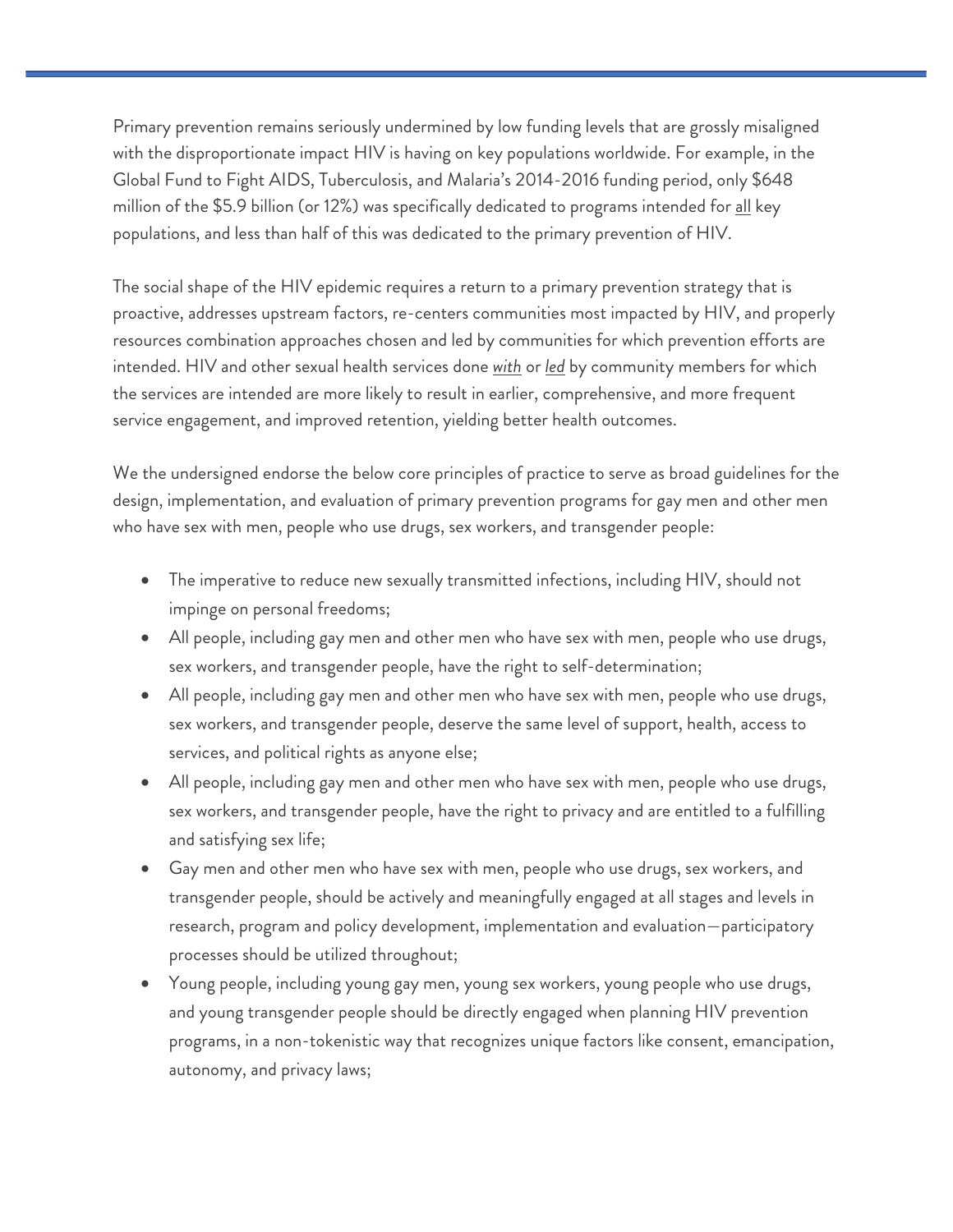- The primary prevention of HIV should not be risk or deficit oriented—instead, successful HIV prevention efforts should leverage and be rooted in the strengths, resources, individuals and communities;
- Pleasure, gender, satisfaction, intimacy, love, and desire are key concepts in a fuller understanding of sex and sexuality among gay men and other men who have sex with men, sex workers, transgender people, and of drug use among people who use drugs, and therefore in formulating more meaningful research, programmatic, and policy responses; and finally,
- Researchers, prevention practitioners, healthcare professionals, and policymakers should consider structural, situational, and contextual factors in understanding HIV acquisition and transmission risk and in developing sexual health interventions tailored to the specific needs of gay men and other men who have sex with men, people who use drugs, sex workers, and transgender people.

We therefore call upon advocates, healthcare providers, researchers, public health officials, and donors to:

- 1. Stop chasing magic bullet solutions to HIV and end sloganeering about HIV drug coverage instead, invest in carefully tailored combination approaches;
- 2. Evolve primary prevention in a manner that seamlessly stitches together bio-medical, behavioral, community, and structural interventions, because these interventions lose their effectiveness without the others;
- 3. Combine and tailor prevention approaches with consideration to acquisition and transmission dynamics that are specific to key populations—blanket approaches leave people behind;
- 4. Imbue HIV primary prevention, care, and treatment with the power of community ownership and abandon top-down approaches;
- 5. Remedy funding inequities by investing more substantively, strategically, and differentially in evidence-informed, rights-based, and community-led programs;
- 6. Adopt a more nuanced understanding of gender that recognizes the complexity of identities and sexualities; and,
- 7. Adopt community-endorsed, human rights-based principles of practice, starting with the Greater Involvement of People Living with AIDS/HIV (GIPA) principle.

## **[SIGN THE CALL TO ACTION](https://docs.google.com/forms/d/1Z4Ks2WG288zrAD4KjIqoBHCfFTmm_5B70un7N5PDQAg/edit)**